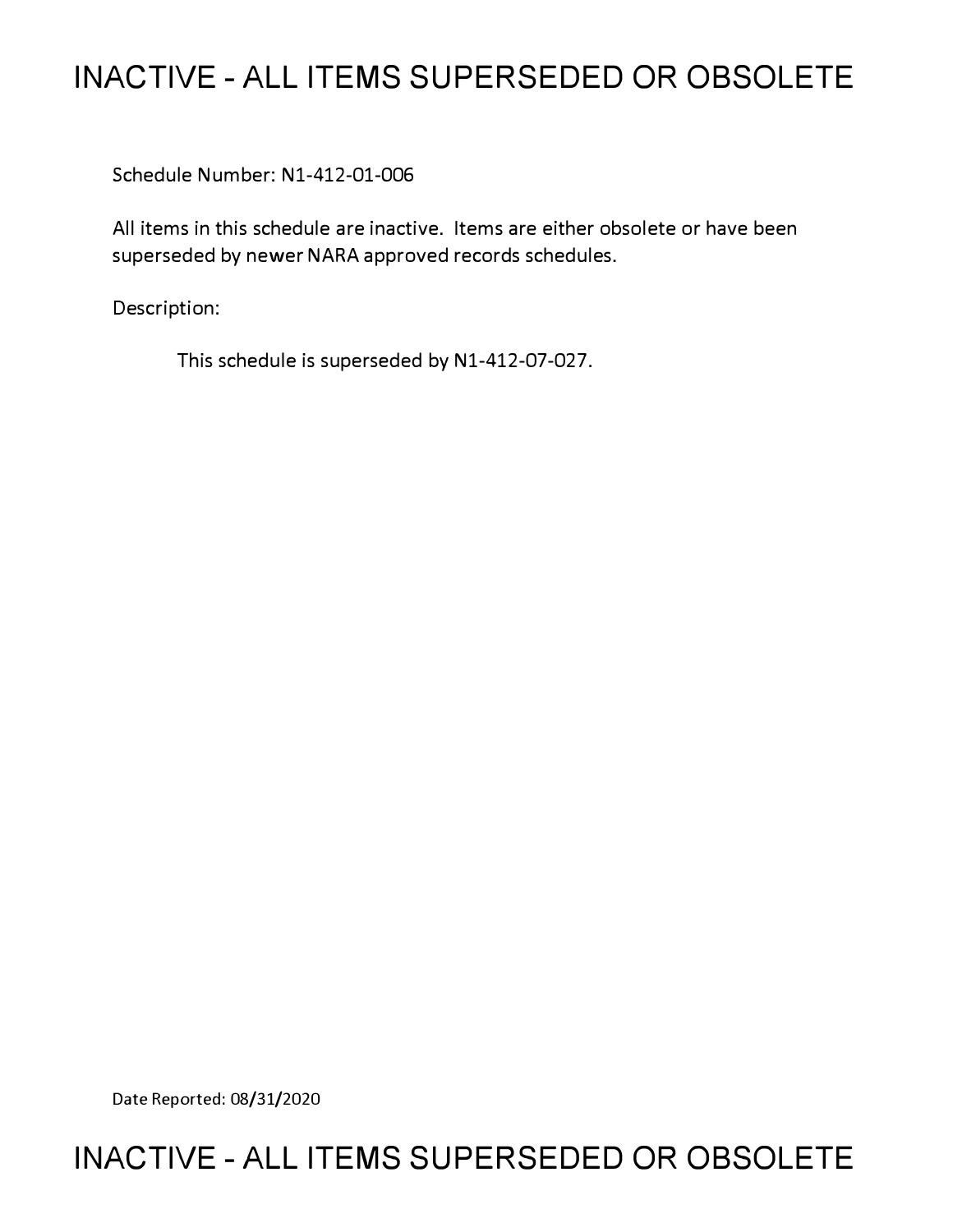|                                                                                                                                                                                                                                 |         |                                                                                                                                                                                                                                                                                                                                                                                                                                                                                                                                                                                        |                                                     |                 |              |                                               |                                                                                                                                                                                                                                                | <b>NWML</b>                                         |
|---------------------------------------------------------------------------------------------------------------------------------------------------------------------------------------------------------------------------------|---------|----------------------------------------------------------------------------------------------------------------------------------------------------------------------------------------------------------------------------------------------------------------------------------------------------------------------------------------------------------------------------------------------------------------------------------------------------------------------------------------------------------------------------------------------------------------------------------------|-----------------------------------------------------|-----------------|--------------|-----------------------------------------------|------------------------------------------------------------------------------------------------------------------------------------------------------------------------------------------------------------------------------------------------|-----------------------------------------------------|
| <b>REQUEST FOR RECORDS DISPOSITION AUTHORITY</b><br>(See Instructions on reverse)<br>TO NATIONAL ARCHIVES and RECORDS ADMINISTRATION (NIR)<br>WASHINGTON, DC 20408                                                              |         |                                                                                                                                                                                                                                                                                                                                                                                                                                                                                                                                                                                        |                                                     |                 |              | <b>JOB NUMBER</b>                             | <b>LEAVE BLANK (NARA use only)</b><br>$\frac{\gamma_1-\gamma_2-2-\delta-6}{\text{DATE RECEIVED}}$<br>$11 - 13 - 2000$                                                                                                                          |                                                     |
| FROM (Agency or establishment)<br><b>Environmental Protection Agency</b><br>2. MAJOR SUBDIVISION<br>Office of Prevention, Pesticides, and Toxic Substances<br>3. MINOR SUBDIVISION<br>Office of Pollution Prevention and Toxics |         |                                                                                                                                                                                                                                                                                                                                                                                                                                                                                                                                                                                        |                                                     |                 |              |                                               | NOTIFICATION TO AGENCY<br>In accordance with the provisions of 44<br>USC 3303a the disposition request,<br>including amendments, is approved except<br>for items that may be marked "disposition<br>not approved" or "withdrawn" in column 10. |                                                     |
| 4. NAME OF PERSON WITH WHOM TO CONFER<br>5. TELEPHONE<br>Chris O'Donnell<br>202-260-1324                                                                                                                                        |         |                                                                                                                                                                                                                                                                                                                                                                                                                                                                                                                                                                                        |                                                     |                 |              | <b>DATE</b><br>THE UNITED STATES<br>$9 - 260$ |                                                                                                                                                                                                                                                |                                                     |
| Agencies,<br>DATE                                                                                                                                                                                                               | 11/2/00 | <b>6. AGENCY CERTIFICATION</b><br>I hereby certify that I am authorized to act for this agency in matters pertaining to the disposition of its records<br>and that the records proposed for disposal on the attached $\frac{4}{\sqrt{2}}$ page(s) are not now needed for the business<br>of this agency or will not be needed after the retention periods specified; and that written concurrence from<br>the General Accounting Office, under the provisions of Title 8 of the GAO Manual for Guidance of Federal<br>is not required;<br>SIGNATURE OF AGENCY REPRESENTATIVE<br>Innell |                                                     | is attached; or | <b>TITLE</b> |                                               | has been requested.<br>Agency Records Officer                                                                                                                                                                                                  |                                                     |
| 7.<br><b>ITEM</b><br>NO.                                                                                                                                                                                                        |         | 8. DESCRIPTION OF ITEM AND PROPOSED DISPOSITION                                                                                                                                                                                                                                                                                                                                                                                                                                                                                                                                        |                                                     |                 |              |                                               | 9 GRS OR<br><b>SUPERSEDED</b><br><b>JOB CITATION</b>                                                                                                                                                                                           | 10. ACTION<br><b>TAKEN (NARA</b><br>USE ONLY)       |
|                                                                                                                                                                                                                                 |         | See attached schedule U.S. EPA 296 - TSCA Section 5<br><b>Biotechnology Files</b>                                                                                                                                                                                                                                                                                                                                                                                                                                                                                                      |                                                     |                 |              |                                               |                                                                                                                                                                                                                                                |                                                     |
|                                                                                                                                                                                                                                 | 115-109 | CC: norms agency                                                                                                                                                                                                                                                                                                                                                                                                                                                                                                                                                                       | NSN 7540-00-634-4064<br>PREVIOUS EDITION NOT USABLE |                 |              |                                               |                                                                                                                                                                                                                                                | STANDARD FORM 115 (REV. 3-91)<br>Prescribed by NARA |

 $\sim$   $^3$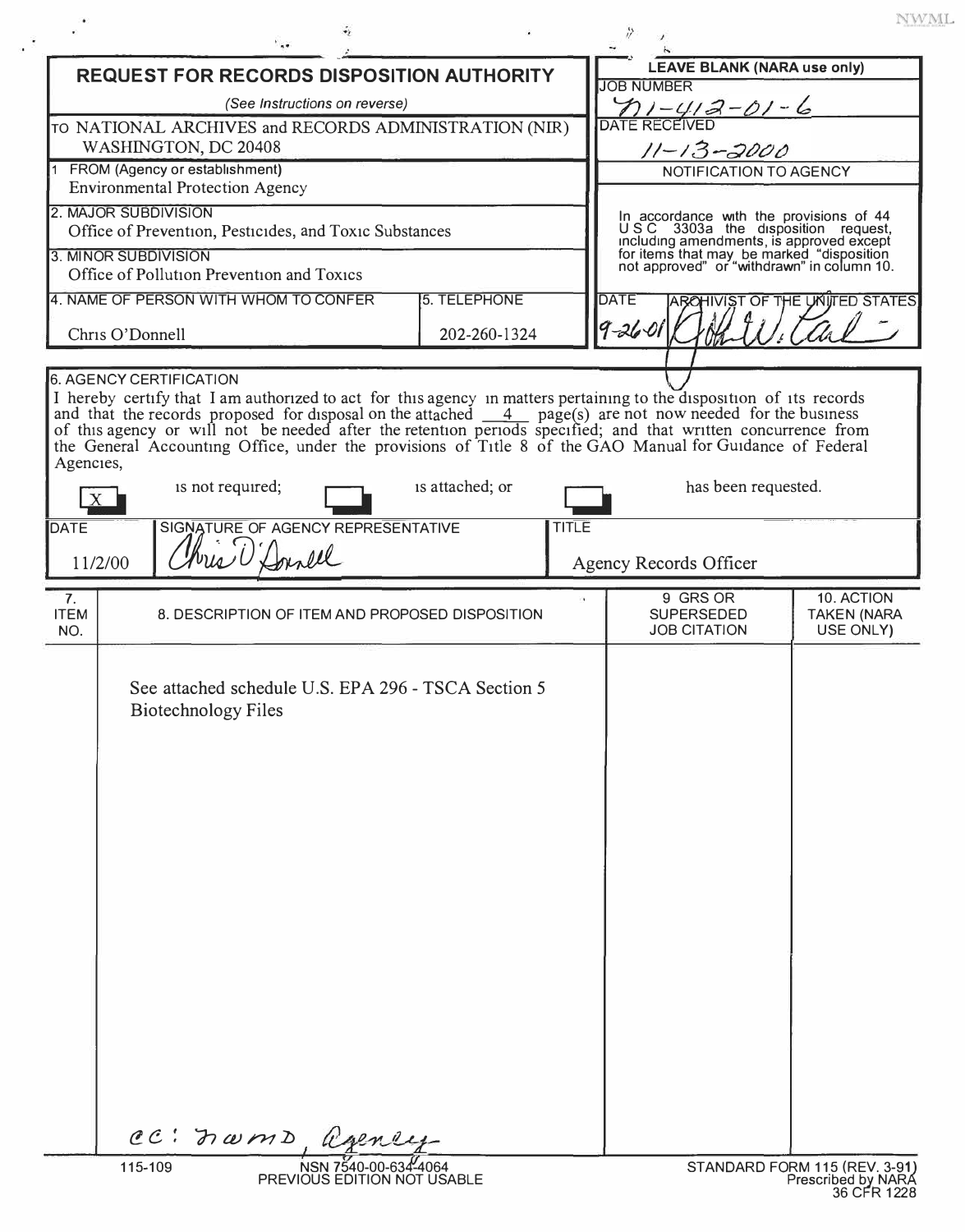### **DRAFT OF 12/1/00**

 $-1$ 

# **U.S. EPA RECORDS SCHEDULE**

**SERIES TITLE:** TSCA Section 5 Biotechnology Files

**PROGRAM:** Toxic Substances

...

**EPA SERIES NO:** 296

**AGENCY FILE CODE:** TOXI 296

**NARA DISPOSAL AUTHORITY: \_** Nl-412-01-6 (Use this number to retire records to the FRC)

**APPLICABILITY:** Headquarters

#### *IDENTIFYING INFORMATION:*

**DESCRIPTION:** Records document the review and approval process of genetically modified, viable microorganisms prior to importation or manufacture in the U.S. A typical file could include meeting summaries, reports and internally generated documents, Pre-Notice Consultations Notes/Summaries/Correspondence; Biotech Hazard Screening Team Meeting (BHST); Initiation Meeting; S(d)2 (Federal Register) Notice; Chemistry Report; Focus Meeting; Mid-Course Meeting; Initial Integrated Risk Assessment; Biotechnology Scientific Advisory Committee Report; HERD, EETD, and CCD Disposition Meetings; Final Integrated Risk Assessment; Inventory Report; Division Director's Briefing Paper and Summary; Evaluation Meeting; Letter to Submitter; Draft and Final S(e) Consent Orders; Notice of Commencement; Staff Telephone Conversation Logs and public comments.

**ARRANGEMENT:** Arranged numerically by parent number.

| TYPE OF RECORDS: | SPECIFIC RESTRICTIONS:            |
|------------------|-----------------------------------|
| Case files       | Confidential Business Information |
|                  | Enforcement Sensitive Information |

**MEDIUM: VITAL RECORD:**  Paper, microfilm, electronic Yes

**FUNCTIONS SUPPORTED:**  Regulatory development and public access

**SPECIFIC LEGAL REQUIREMENTS:** 

Toxic Substances Control Act, as amended, Section 5 40 CFR, Parts 720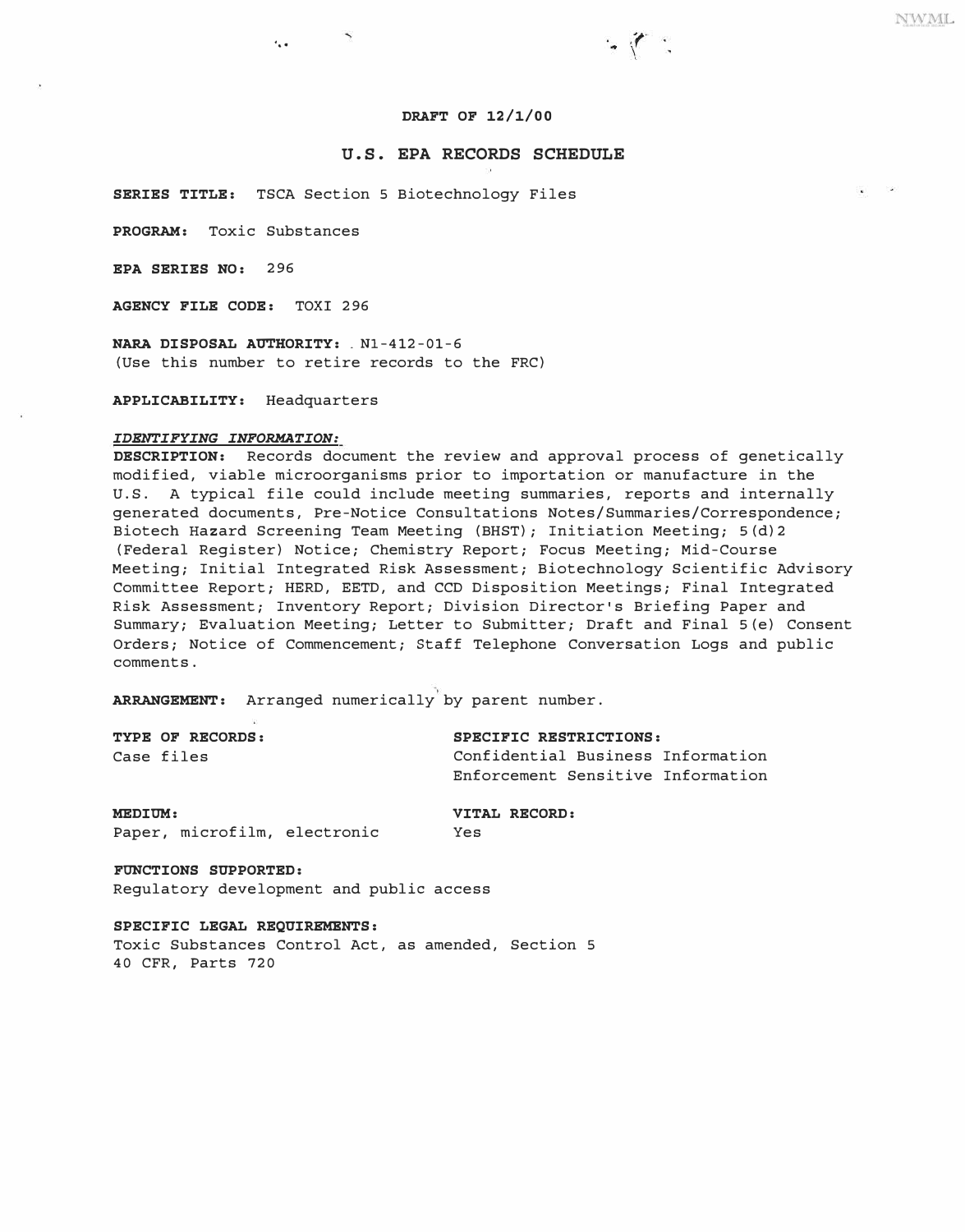# *EPA SERIES NO. 296*

 $\mathbf{r}$ 

*DISPOSITION INFORMATION:*  a. Promulgation of Final Rule

..

*FINAL DISPOSITION: TRANSFER TO FRC PERMITTED:* 

(microformed or paper): Permanent Yes

b. Pending Promulgation of Final Rule (microformed or paper): Permanent Yes

c. Paper copy (microformed) Disposable No

d. Electronic versions created with electronic mail and word processing systems: Disposable No

#### *FILE BREAK INSTRUCTIONS:*

a. If microformed, break file upon completion of microform quality assurance<br>check. If not microformed, break file after mandated Agency review period or If not microformed, break file after mandated Agency review period or other decision.

b. . If. microformed, break file upon completion of quality assurance check. If not microformed, break file up to 1 year following promulgation of final rule.

c. Break file when quality assurance check is completed.

d. See disposition instructions.

# *DISPOSITION INSTRUCTIONS:*

a and b. If microformed, keep in office up to 1 year after file break, then retire one silver master and one diazo copy along with finding aids and indexes to the FRC. Transfer to the National Archives 20 years after file break. Retain up to 2 microform copies for office use; destroy copies when no longer needed.

If not microformed, keep in office up to 1 year after file break, then retire to FRC along with finding aids and indexes. Transfer to the National Archives 20 years after file break. Destroy copies when no longer needed.

c. Destroy paper after completion of quality assurance check.

d. Delete when record copy is generated.

# *APPLICATION GUIDANCE:*

*REASONS FOR DISPOSITION:* The Biotechnology Program is currently operating under the 1986 Statement of Interim which requires the review of certain types of genetically modified, viable microorganisms prior to importation or·. manufacture for commercial purposes in the U.S. Under Section 5 of TSCA, the review process associated with Biotech submissions are subjected to reviews that are similar in purpose but requirements are different. from those to which chemical substances are subjected. (TSCA Section 5 New Chemical Files are scheduled separately as EPA Series No. 261.) The review cycle associated with **NWML**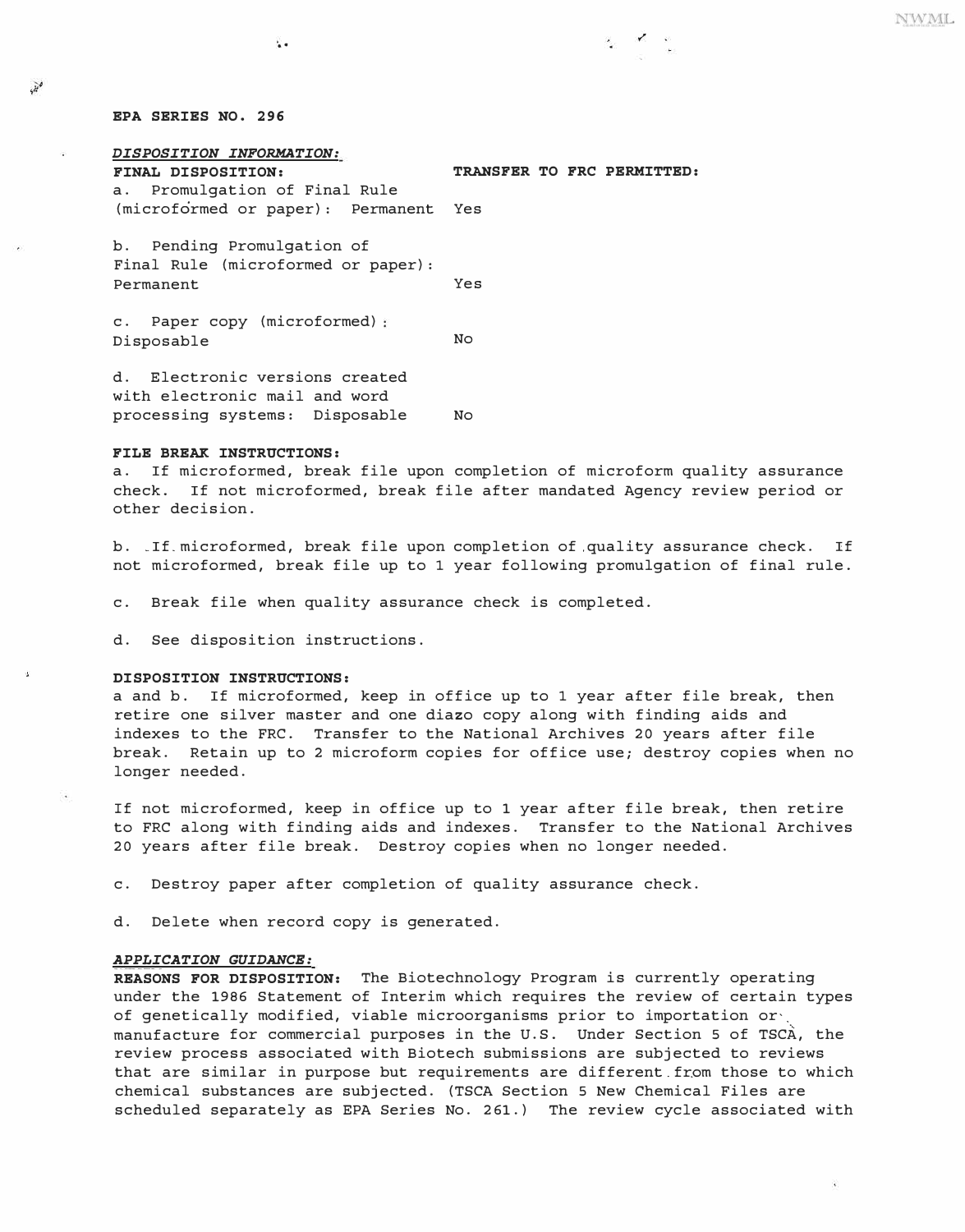#### *EPA SERIES NO. 296*

 $\lambda_{\rm CR}$ 

the Biotech Premanufacture Notice is totally different from the PMN submitted for the review of a chemical prior to manufacture.

٠.,

- The-Biotech PMN .and the Section 5 PMN.are governed·by the same legal and administrative requirements. The final disposition for the Section 5 PMN is permanent, therefore permanent.disposition for BioTech documentation is also required.
- *AGENCY-WIDE GUIDANCE:* The official records .are maintained by CBIC, NCIC and the program office.

The collection of records which support program decisions regarding the approval and disapproval of genetically modified, viable microorganisms prior .. to. their-. importation .or-manufacture .. for commercial purposes are governed by this-schedule. :The. records associated with the Biotechnology rulemaking docket are to be dispositioned under EPA 149 - Regulations, Standards, and Guidelines and EPA 150 - Rulemaking Dockets. Paper records which are electronically imaged must be dispositioned in accordance with EPA 270 - OPPT Image Processing System.

Microform copies are to be produced in accordance with standards in .36 .CFR 1230.10 and 1230.20. If records are not filmed, use disposition a for paper records.

*PROGRAM .OFF.ICE.GUIDANCE/DESCRIPTIVE .INFORMATION:* Due to the nature of the Section 5 Biotech process, the decision documents vary. Based on routine - processing, file breaks could occur up to 60 days following each document's ·· mandated ··-review period or ·other Agency decision.

The review periods are as follows:

| <b>PMN</b>        | 90 days         |
|-------------------|-----------------|
| $MCAN*$           | 90 days         |
| <b>NOC</b>        | date of receipt |
| Bona fide         | 30 days         |
| <b>TMEA</b>       | 45 days         |
| <b>LVE</b>        | 21 days         |
| <b>SNUN</b>       | 90 days         |
| Tiered exemptions | 45 days         |
| TERA**            | 60 days         |

Agency regulatory decisions include:

Revocation of 5(e) order Focus Drop Foundon Inventory Invalid Disposition Drop Division Director's Drop 5(e) Consent Order 5(e) Adversarial Order Incomplete Excluded from Reporting